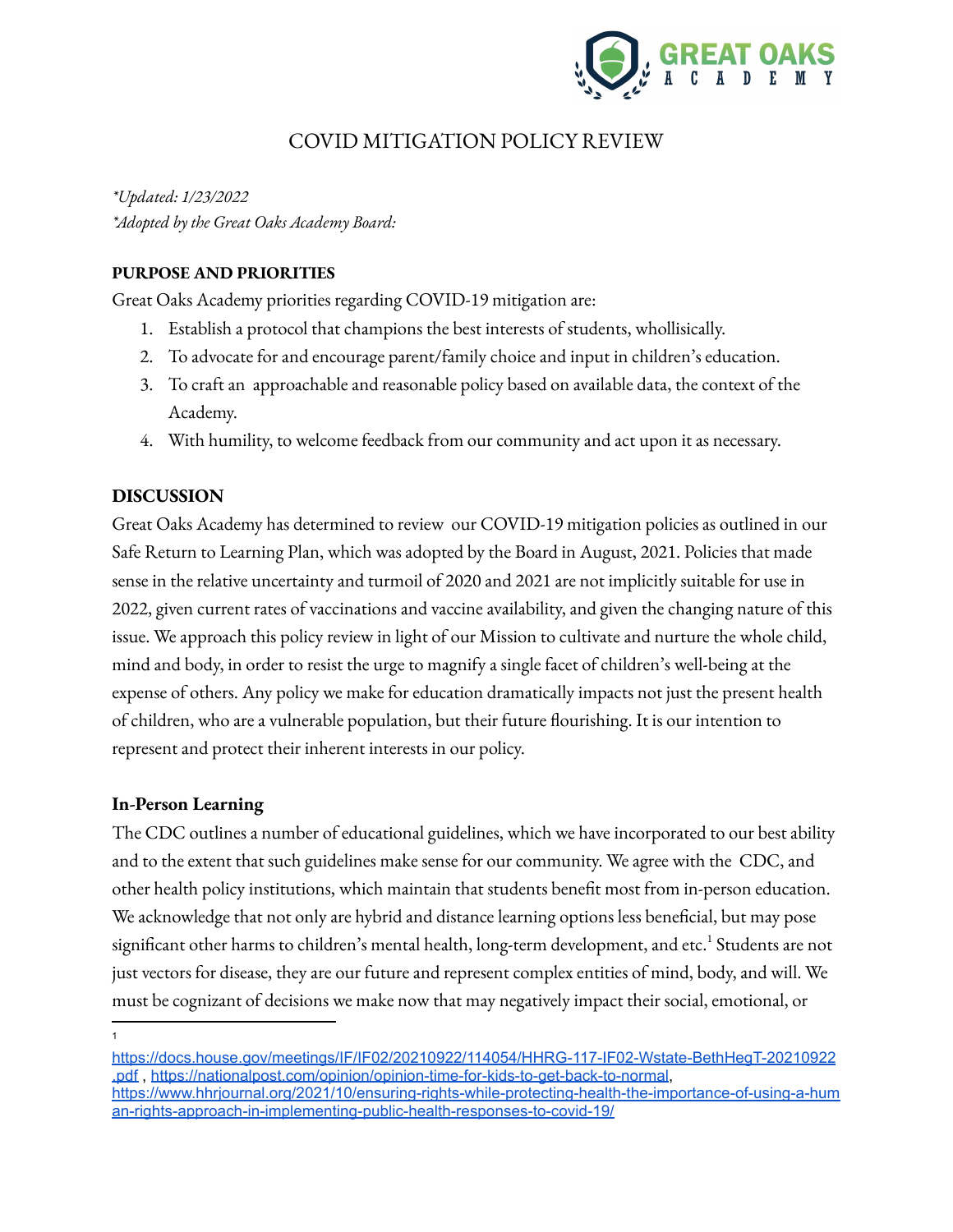

educational development in the future. These are unknown risks and we cannot minimize them in good conscience, especially as emerging evidence suggests increasing harm as a result of school shutdowns. 2

In terms of health risk, the overwhelming data suggests that risk from COVID-19 is stratified by age and complicated by comorbidities. The data shows that a vast majority of children under the age of 18 have an extremely low risk from COVID-19<sup>3</sup>, that schools are not significant locales of viral transmission<sup>4</sup> regardless of the presence or lack of other measures implemented, and that in-person learning does not place most teachers in greater risk as compared with working adults in other fields. 5 As a result, Great Oaks Academy will continue to prioritize in-person learning. Our mitigation protocol is one line of defense against community spread of COVID-19, and it has been effective, given the low number of cases and classroom closures we've sustained compared to other schools.

We do understand that short of stopping all beneficial life activities, some spread will occur, and in fact, several health authorities are suggesting that COVID is nearing an endemic stage, much as the common cold or flu. This is simply an additional reason that the policies we implement now need to look toward the long term.

*Please Note: In order to maintain policies which prioritize students overall well-being through in-person learning and parent choice, Great Oaks emphasizes the necessity of partnership with families to be abundantly cautious and to help us remain safely open, by practicing daily health screening, keeping children with symptoms at home, and utilizing free testing options so that we can keep students in class as much as possible.*

#### **Vaccination**

<sup>2</sup> Violence:

[https://www.edweek.org/leadership/threats-of-student-violence-and-misbehavior-are-rising-many-school-l](https://www.edweek.org/leadership/threats-of-student-violence-and-misbehavior-are-rising-many-school-leaders-report/2022/01?utm_source=nl&utm_medium=eml&utm_campaign=eu&M=64273696&U=2875804&UUID=f530139f25c2b64ce2e441fc9dd92d5e) [eaders-report/2022/01?utm\\_source=nl&utm\\_medium=eml&utm\\_campaign=eu&M=64273696&U=287580](https://www.edweek.org/leadership/threats-of-student-violence-and-misbehavior-are-rising-many-school-leaders-report/2022/01?utm_source=nl&utm_medium=eml&utm_campaign=eu&M=64273696&U=2875804&UUID=f530139f25c2b64ce2e441fc9dd92d5e) [4&UUID=f530139f25c2b64ce2e441fc9dd92d5e](https://www.edweek.org/leadership/threats-of-student-violence-and-misbehavior-are-rising-many-school-leaders-report/2022/01?utm_source=nl&utm_medium=eml&utm_campaign=eu&M=64273696&U=2875804&UUID=f530139f25c2b64ce2e441fc9dd92d5e), Obesity: [https://pubmed.ncbi.nlm.nih.gov/34529635/,](https://pubmed.ncbi.nlm.nih.gov/34529635/) Mental Health: [https://www.cdc.gov/mmwr/volumes/70/wr/mm7015a3.htm,](https://www.cdc.gov/mmwr/volumes/70/wr/mm7015a3.htm) Impact on Learning: [https://www.mckinsey.com/industries/education/our-insights/covid-19-and-education-the-lingering-effects](https://www.mckinsey.com/industries/education/our-insights/covid-19-and-education-the-lingering-effects-of-unfinished-learning)[of-unfinished-learning](https://www.mckinsey.com/industries/education/our-insights/covid-19-and-education-the-lingering-effects-of-unfinished-learning),

<sup>3</sup> <https://www.medrxiv.org/content/10.1101/2021.11.30.21267048v1>,

[https://nationalpost.com/opinion/opinion-time-for-kids-to-get-back-to-normal,](https://nationalpost.com/opinion/opinion-time-for-kids-to-get-back-to-normal) [https://www.mcri.edu.au/sites/default/files/media/documents/covid-19-and-child-and-adolescent-health-14](https://www.mcri.edu.au/sites/default/files/media/documents/covid-19-and-child-and-adolescent-health-140921.pdf) [0921.pdf](https://www.mcri.edu.au/sites/default/files/media/documents/covid-19-and-child-and-adolescent-health-140921.pdf)

<sup>4</sup> <https://www.eurosurveillance.org/content/10.2807/1560-7917.ES.2020.26.1.2002011>,

<https://www.cdc.gov/mmwr/volumes/70/wr/mm7004e3.htm>

<sup>5</sup> <https://www.bmj.com/content/374/bmj.n2060>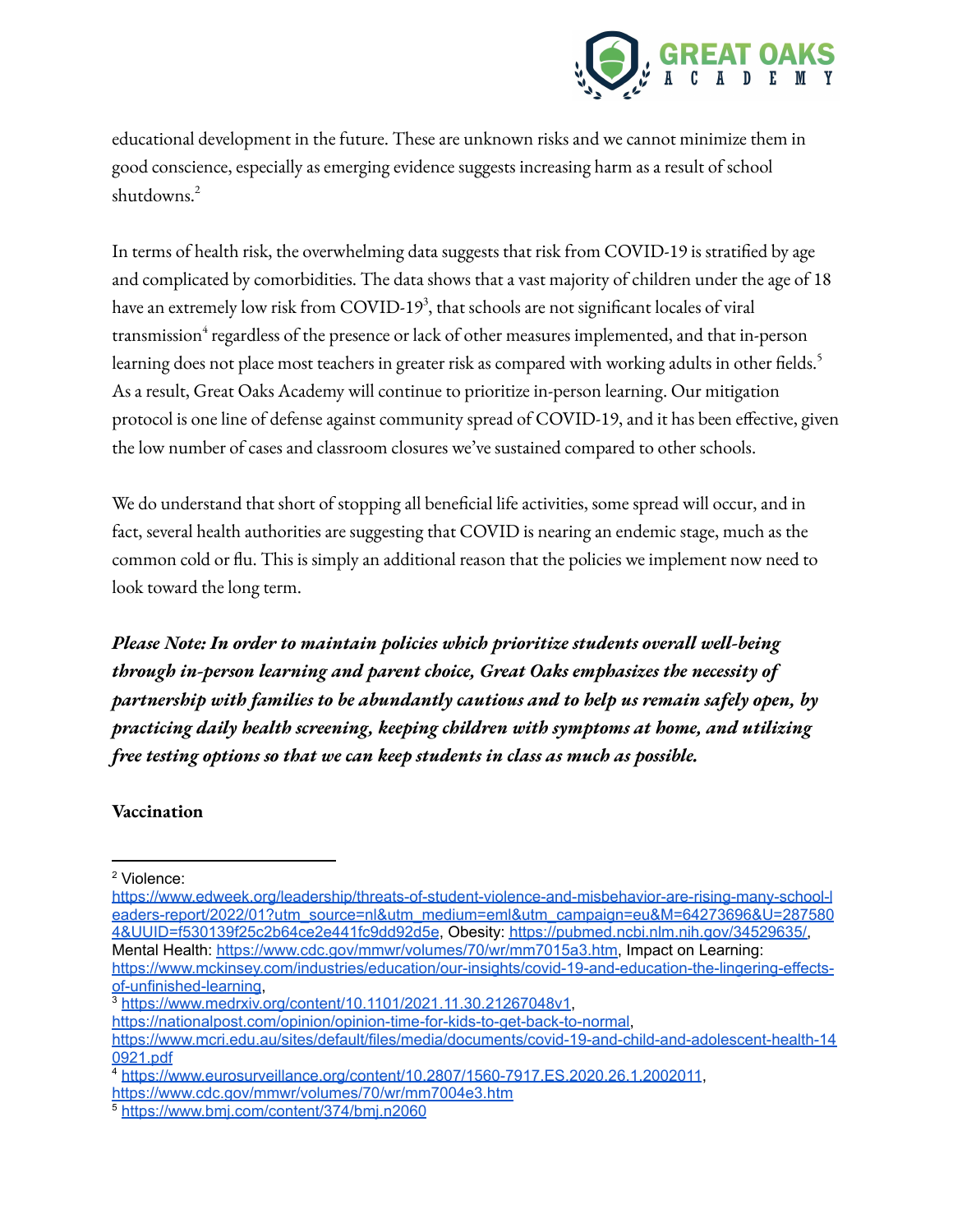

The CDC recommends vaccination for eligible adults and children. We encourage families to consult with their health provider to determine what is best for their well-being. Great Oaks Academy does not require COVID-19 vaccination for students or staff, and will remain neutral as it is outside of our purview to influence families one way or the other.

## **Quarantine**

Recently, the CDC reduced guidelines for personal quarantine to five days, given certain conditions such as lack of symptoms and masking. Great Oaks will follow the exposure decision tree provided below to determine if quarantine is necessary, and if so, for how long. In the event that a student needs to quarantine from school, they will be provided with a device to enable one-to-one learning when appropriate, teachers will coordinate with families to facilitate at-home learning, and extra support will be available to keep students on track during this time.

Our policy will prioritize individual quanatine. By prioritizing in-person learning, we will not utilize entire classroom closures as a common method of mitigation. Such quarantines have not proven effective at eliminating viral spread, and in fact, some data suggests that distance learning exacerbates community spread. Moreover, the disruption to learning and student well-being carries with it significant detriment to children, and therefore is not acceptable as a common strategy for mitigation.

2) If a student has had a positive COVID test in the last 90 days, they do not need to quarantine from household exposures, and they do not need to be tested.

# **Physical Distancing**

The CDC and MDH recommend researconable distancing, when possible, given educational context. Great Oaks Academy will not mandate limitations on room capacity or physical distancing within school buildings, as there is not significant evidence that such often cumbersome modifications affect transmission. <sup>6</sup> Shared items and common surfaces will undergo cleaning and disinfecting as needed.

# **Whole Human Health**

We also encourage a holistic approach that prioritizes elements of general health that are known to reduce disease and illness in general, such as maintaining balanced diets with good sources of real protein, vegetables, and fruits, and to avoid diets high in starches or sugar. Students should receive plenty of sunlight, and consider vitamin supplements, especially vitamins C, D, and zinc. Regular sleep is also essential to the body's ability to fight disease, as well as for access to full mental cognition; 7-8

<sup>6</sup> https://www.medrxiv.org/content/10.1101/2021.03.16.21253761v1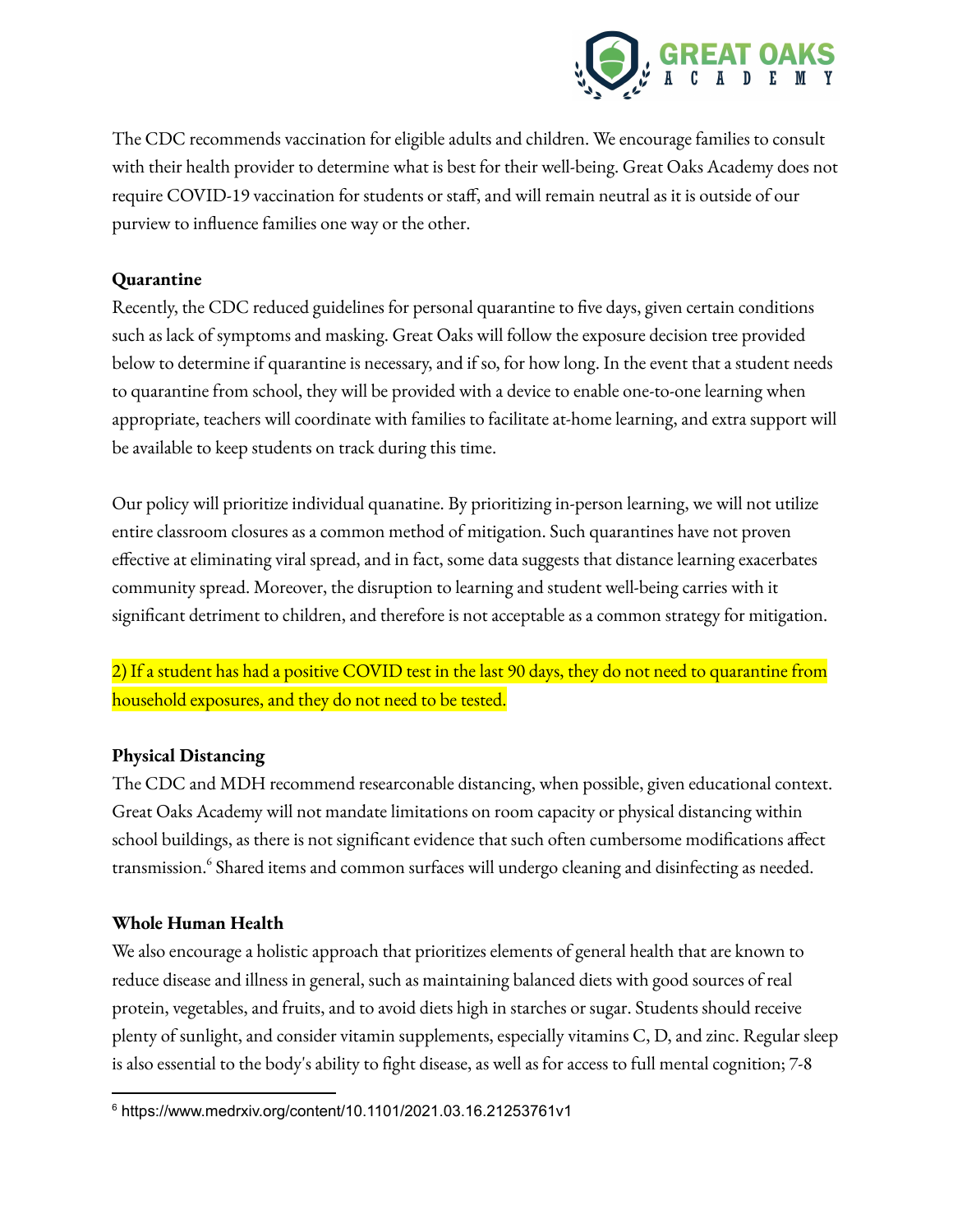

hours for adults and 10-12 hours for children. Daily activity is key for developing not only the physical well-being of children, but their emotional and cognitive health; 4-5 hours of active play, preferably outdoors, is the ideal recommendation.

#### **DISTANCE LEARNING**

At this time, Great Oaks Academy will not consider distance learning a viable option for COVID mitigation. However, the Director will have the discretionary ability to pivot to distance learning in the event that it is no longer feasible to keep a classroom open in the event of a staffing shortage, or as a final resort if serious infections are over 35% in a given week.

#### **MASKING POLICY**

Mask mandates are a contentious issue, and Great Oaks acknowledges that this has become politicized to the detriment of following what the data indicates. Data pre-pandemic indicated the general ineffectiveness of universal masking as a primary means of prevention. During the pandemic, public health officials' recommendations have changed in this regard. However, the social, emotional, and educational impact of universal masking in children has not been a significant part of this discussion. Several doctors have begun to raise questions about the long term impact of universal masking, especially, given their low risk of serious disease, whether the trade-offs are in the best interest of students' development. The potential for long term psychological, emotional, and educational harm is an unknown risk, and as such, one that should be taken just as seriously as children's relative risk from COVID-19. $^7$ 

Recent recommendations from public health officials indicate the general inefficacy of cloth masks in preventing viral spread, particularly of recent strains of COVID-19. The updated recommendation for N95 masks is predicated upon proper mask hygiene and maintaining a consistent seal. There are no studies of N95 masks on children, and in fact, there are no childrens masks federally approved with the N95 rating.

Given the low risk to children as documented above, given that schools do not appear to be significant loci of spread, and given the paucity of data on the efficacy of masking *in adults* both pre-pandemic and during, as well as the lack of data about masking in children, combined with the dearth of any long term studies investigating possible negative impacts from masking, Great Oaks Academy maintains a family choice masking policy.

Great Oaks respects the autonomy of families to determine what best suits their individual needs regarding masking, or declining to mask. We are committed to providing an environment that wisely considers safety across the spectrum of risks children are susceptible to, and which welcomes students and families who value things differently. Thus, we are committed to respecting the choice of families in this matter, and will not place ourselves in the dubious ethical position of attempting to influence children one way or the other.

<sup>7</sup> https://www.ncbi.nlm.nih.gov/labs/pmc/articles/PMC8608397/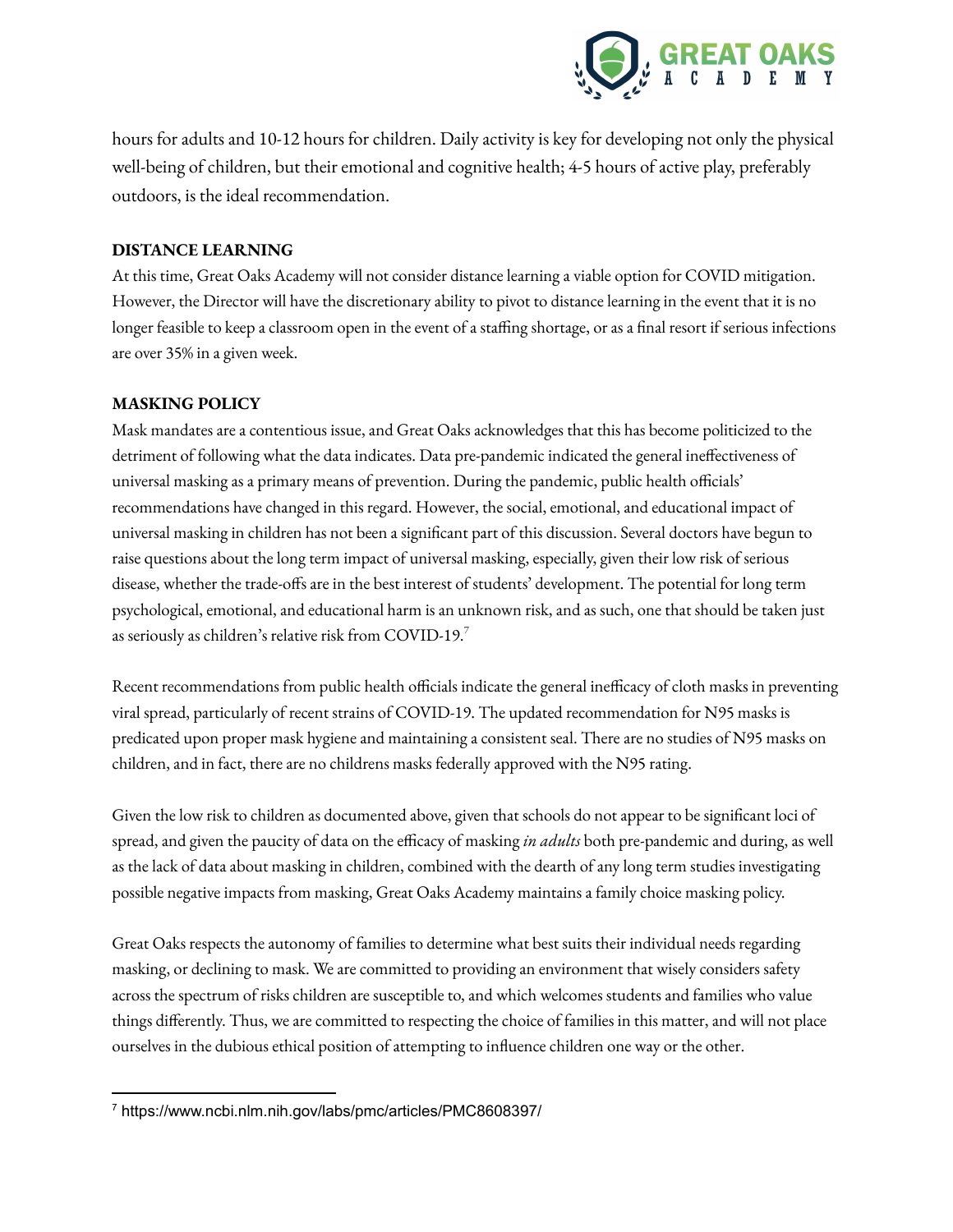

### **MITIGATION NURSE**

Great Oaks has a registered nurse on staff to support student health issues as they arise each day at school. The part-time nurse, when present at school, will handle all students with any symptoms possibly related to Covid. The nurse will follow the COVID Protocol for Symptoms of Illness as detailed above. The nurse will offer parents the *option* to have their child tested at the school for Covid. If the student is negative, then this allows us to keep them at school without interruption to their educational day. If the parents decline this testing, the same procedures from the Protocol apply. No student at Great Oaks Academy will be tested for Covid without express parental permission. The available testing is a tool to allow students to remain in school. Great Oaks respects and will always advocate for parent choice.

# **Screening and Reporting**

Great Oaks Academy asks families and staff to perform daily self screenings before arriving at school/work. Families should report illness to the school's attendance line, including covid-like symptoms, positive tests, exposure, etc. In such an event, or in the event of any uncertainty about how to deal with symptoms or exposure, families are instructed to contact our COVID Mitigation nurse who can provide specific guidance.

Students and staff are encouraged to utilize regular hand washing and respiratory etiquette when in school. Students and staff are encouraged to stay home when sick, especially when symptomatic. In the case that a student or staff member receives a positive COVID test or is exposed to someone who has, Great Oaks will follow the exposure decision tree provided below.

# **Testing**

Great Oaks provides the option of free COVID-19 testing to all students and staff, which may enable them to avoid unnecessary or longer quarantine in some cases. Tests are free and available to students and staff via the COVID Mitigation Nurse. Testing will not be performed on students without parental consent.

# **Notification of Cases**

Our goal is to minimize contagion spread through mitigation measures of self-screening at home, and early identification of symptoms. We understand that by prioritizing in-person learning, there will be some community spread, though our aim is to minimize it as much as possible. Great Oaks will notify classrooms of positive cases and exposures each week.

1) When positive cases in a grade reach 10% in a 10 day window of time, Mr. McGlynn will be notified. When positive cases in a grade reach 20% in a 10 day window, parents will be notified. When positive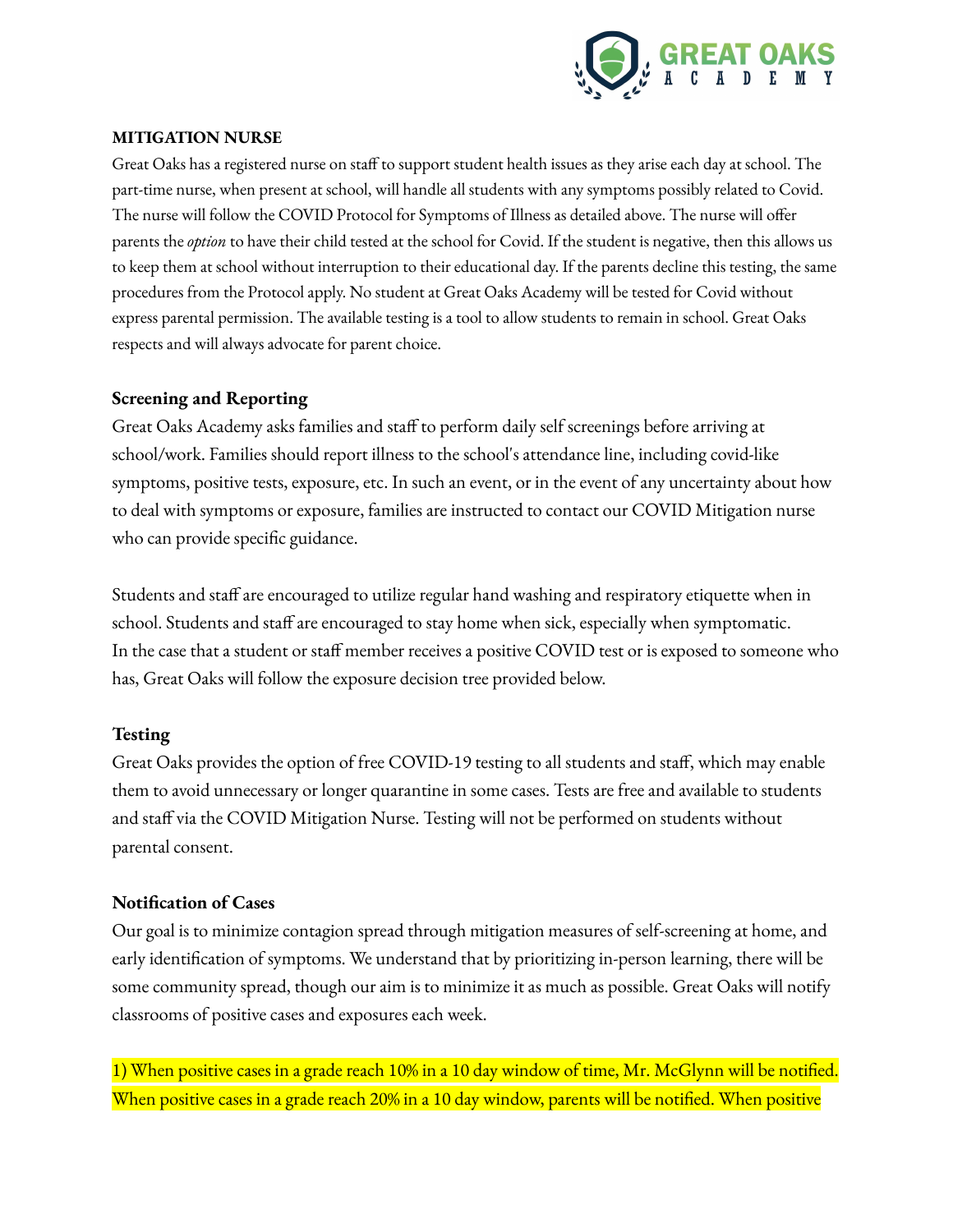

cases in a grade reach 30% in a 10 day window, Mr. McGlynn will discuss with the appropriate people whether distance learning is necessary.

\*This policy is subject to change, depending on case-rates and updated guidance and/or State or Federal mandates from MDH, MDE, or etc.

#### **COVID MITIGATION PROTOCOL**

- I. COVID Protocol for Symptoms of Illness in School
	- A. If a student exhibits a symptom or symptoms of a physical illness in the classroom or school community- i.e., coughing, fever, vomiting, loss of taste and or smell, body aches, etc.
		- 1. The student is sent to school nursing staff or the front office
		- 2. Parents will be called to inform them of their child's symptoms and will be requested to come to pick them up as soon as possible
		- 3. The student will wait in the nurses' office or a front seat by the school office
		- 4. The school will request that parents have their child tested for Covid/Variant (parents may choose not to test)
		- 5. If a student tests negative for Covid/Variant i.The student may return to school the following day with proof of a negative COVID test
		- 6. If a student is not tested for the COVID/Variant
			- a) The student will remain absent from school until 24 hours symptom-free
		- 7. If student tests positive for Covid/Variant

i.The student will need to quarantine for 10 days from the onset of symptoms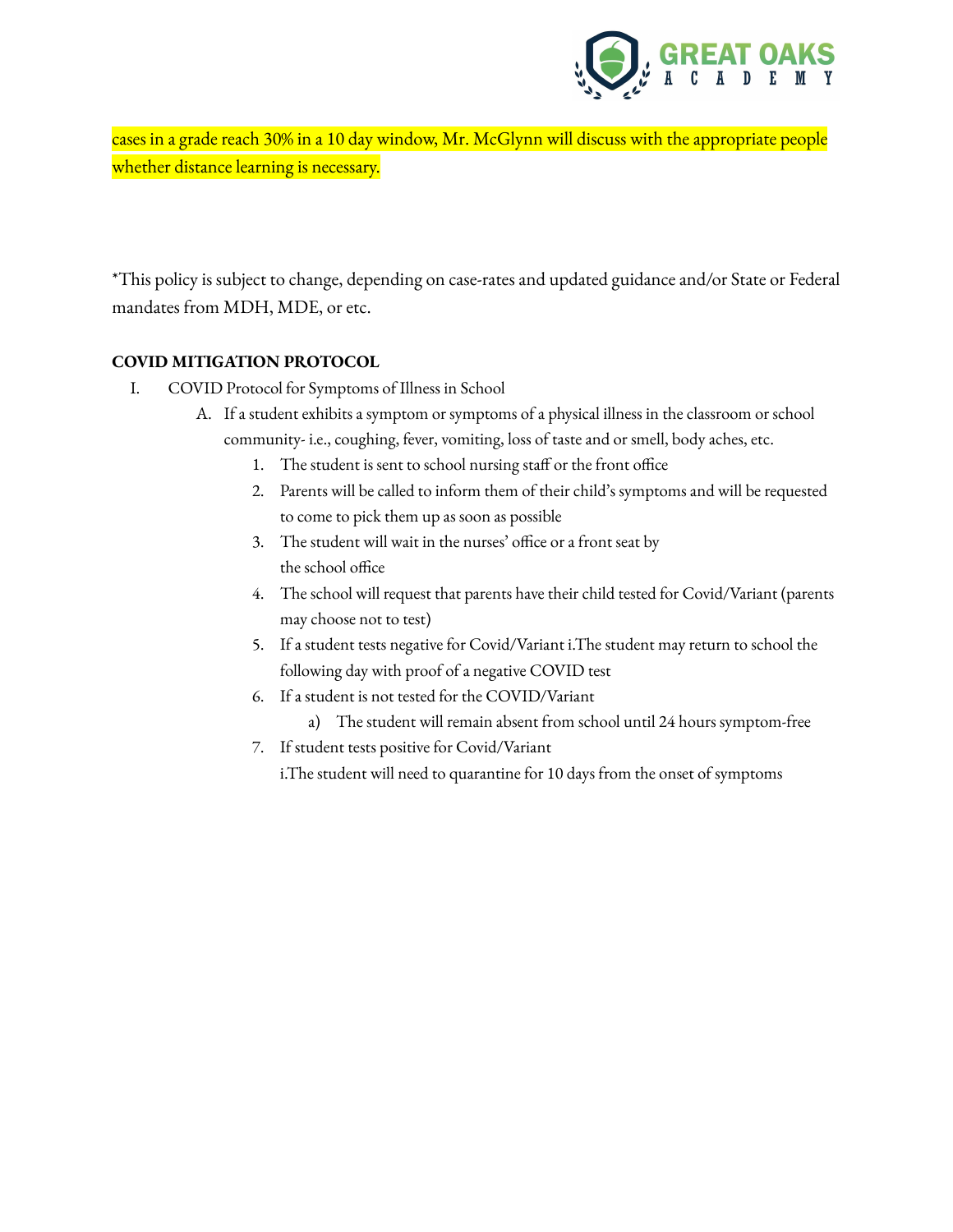



The decision tree was guided in creation with CDC guidelines, the decision tree is subject to change, for extenuating circumstances please reach out to the GOA Nurses and Paul McGlynn for further guidance.



\*MDH states the following, if a student exhibits one "less common" symptom, and is well enough to continue with school, the child can remain in the classroom. If more than one less common symptom, evaluate further